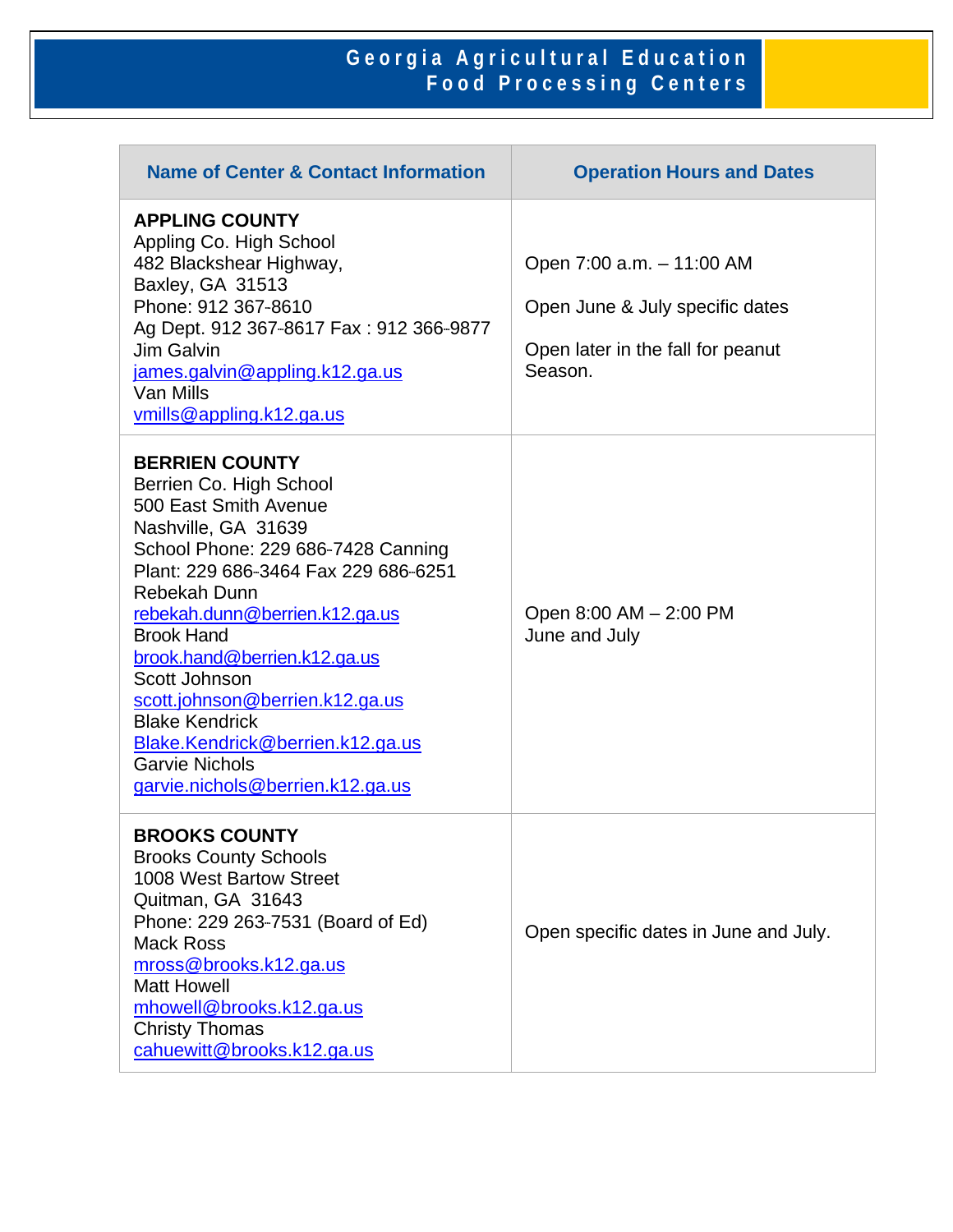| <b>Name of Center &amp; Contact Information</b>                                                                                                                                                                                                                                                                                                                                                                                                                                                                                                                            | <b>Operation Hours and Dates</b>                                                               |
|----------------------------------------------------------------------------------------------------------------------------------------------------------------------------------------------------------------------------------------------------------------------------------------------------------------------------------------------------------------------------------------------------------------------------------------------------------------------------------------------------------------------------------------------------------------------------|------------------------------------------------------------------------------------------------|
| <b>CALHOUN COUNTY</b><br>Calhoun Co. High School<br>P.O. Box 366<br>Edison, GA 31746<br>Phone: 229 835-2435<br>Fax: 229 835-3040<br><b>Kedrione Harris</b><br>kedrioneharris@calhoun.k12.ga.us                                                                                                                                                                                                                                                                                                                                                                             | Open: July specific dates<br>BOE 229-849-2765<br>Canning plant is located behind the<br>school |
| <b>COLQUITT COUNTY</b><br><b>Colquitt County High</b><br>1800 Park Avenue<br>Moultrie, GA 31768<br>229-890-6292, 229-873-4202<br>For off season appt: 229-873-1049<br><b>Stacey Beacham</b><br>stacey.beacham@colquitt.k12.ga.us<br><b>Chad Bass</b><br>chad.bass@colquitt.k12.ga.us<br><b>Valerie Bennett</b><br>valerie.bennet@colquitt.k12.ga.us<br><b>Jesse Boland</b><br>jesse.boland@colquitt.k12.ga.us<br><b>Brittany Gibbs</b><br>Brittany.gibbs@colquitt.k12.ga.us<br><b>Gene Hart</b><br>ghart@colquitt.k12.ga.us<br>Adrienne Smith<br>asmith@colquitt.k12.ga.us | Open select dates in May, June and<br>July.                                                    |
| <b>DODGE COUNTY</b><br>Dodge County Food Processing<br>Dodge County Middle School<br>5911 Oak Street<br>Eastman, GA 31023<br><b>Tom Cranford</b><br>478-278-8507<br>tcranford@dodge.k12.ga.us                                                                                                                                                                                                                                                                                                                                                                              | Canning Plant is located behind the<br>school tennis courts.                                   |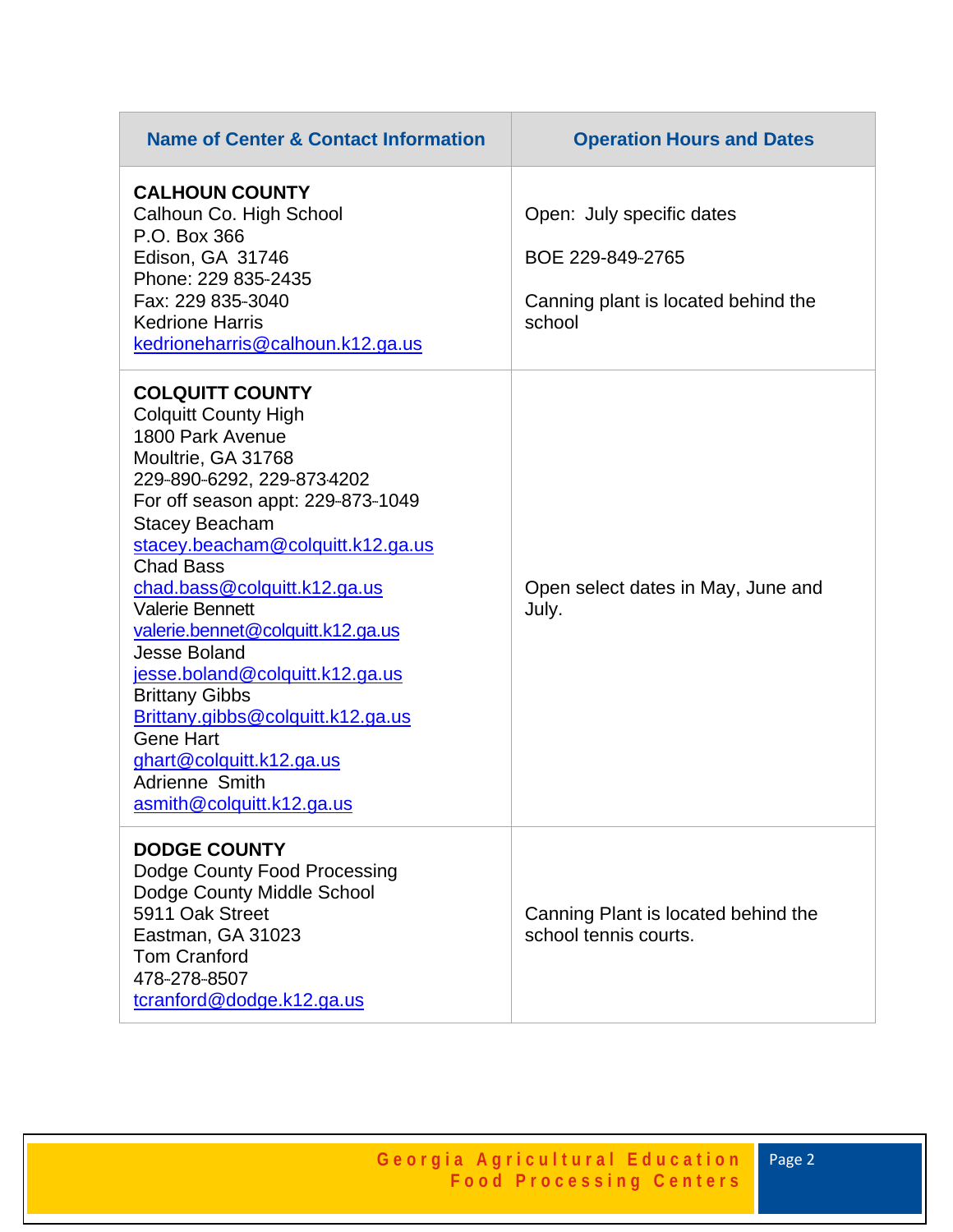| <b>Name of Center &amp; Contact Information</b>                                                                                                                                                                                                                 | <b>Operation Hours and Dates</b>                                                                                                                                                                          |
|-----------------------------------------------------------------------------------------------------------------------------------------------------------------------------------------------------------------------------------------------------------------|-----------------------------------------------------------------------------------------------------------------------------------------------------------------------------------------------------------|
| <b>DOOLY COUNTY</b><br>Dooly County High School<br><b>HWY 27 E</b><br>Vienna, Ga 31092<br>229-268-8181<br>Roger Teeple<br>roger.teeple@dooly.k12.ga.us<br>David West<br>David.west@dooly.k12.ga.us                                                              | Open June and July<br>M-F 7:30am - 4pm<br>Cans and Jars Canning Shelling and<br>Juicing<br>After July by appointment only.                                                                                |
| <b>EARLY COUNTY</b><br><b>Early County High</b><br>420 Columbia Road<br>Blakely, GA 31723<br>Phone: 229 723-3006 ext. 5302<br>Fax: 229 723-8690<br>Ag Dept. 229 723-5503<br>Lisa Murphree<br>Imurphree@early.k12.ga.us<br>David Wolfe<br>dwolfe@early.k12.ga.us | Open June & July:<br><b>Tuesdays and Thursdays</b><br>7:00am-2:00pm<br>Closed Week of July 4th<br>Pea sheller, blanching and<br>canning in cans only.<br>Open by appointment only<br>during peanut season |
| <b>EMANUEL COUNTY</b><br><b>Emanuel County Institute</b><br>P.O. Box 218<br>Twin City, GA 30471<br>Phone: 478 763-3661<br><b>John Harrison</b><br>jbharrison@emanuel.k12.ga.us<br><b>Tori Meadows</b><br>tomeadows@emanuel.k12.ga.us                            | Open May-July<br>Monday-Thursday<br>7:30am to 2:00pm<br>Contact for additional information if<br>processing corn.                                                                                         |
| <b>FANNIN COUNTY</b><br><b>Old State Farmers Market</b><br><b>East First Street</b><br>Blue Ridge, GA 30513<br>Phone: 706 632-0208<br><b>Rhonda Mathews</b><br>rmathews@fannin.k12.ga.us                                                                        | July Geptember's Schedule:<br>Open Tuesday & Thursday 8:00 AM.<br>Product must be in cooker by noon.                                                                                                      |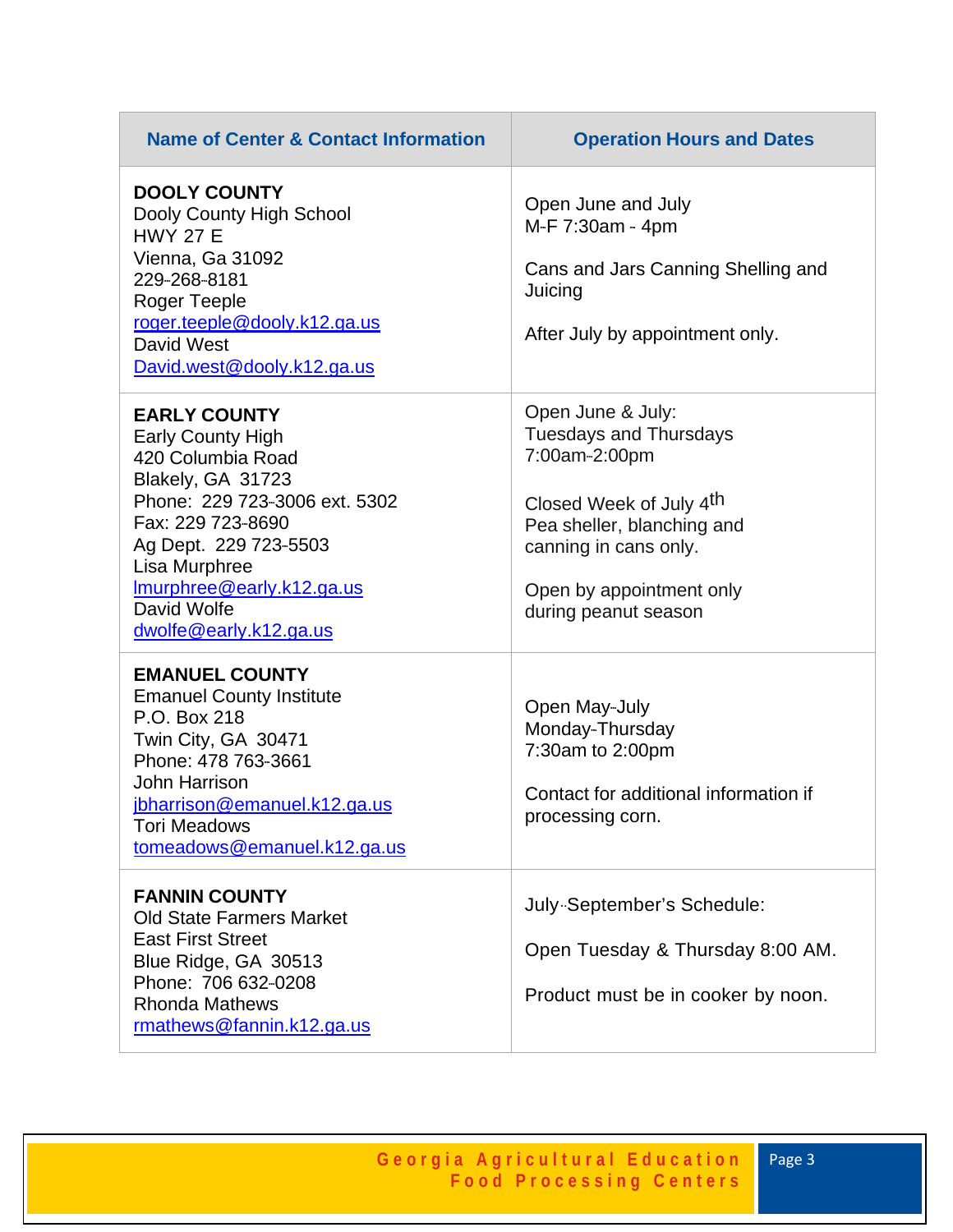| <b>Name of Center &amp; Contact Information</b>                                                                                                                                                                                                                                                                                                                             | <b>Operation Hours and Dates</b>                                                                                                                                                                    |
|-----------------------------------------------------------------------------------------------------------------------------------------------------------------------------------------------------------------------------------------------------------------------------------------------------------------------------------------------------------------------------|-----------------------------------------------------------------------------------------------------------------------------------------------------------------------------------------------------|
| <b>FRANKLIN COUNTY</b><br><b>Franklin Co. Food Processing Center</b><br>57 Hartwell Road<br>Lavonia, GA 30553<br>706-384-4245, EXT 1336- Ag Dept.<br>Eric Hickox<br>eric.hickox@franklin.k12.ga.us<br><b>Waylon Priester</b><br>Waylon.priester@franklin.ga.us<br>Anna Watkins<br>anna.watkins@franklin.k12.ga.us<br><b>Cale Watkins</b><br>cale.watkins@franklin.k12.ga.us | Open Monday and Thursday<br>7:30 AM - 12:00 Noon<br>$June - July.$                                                                                                                                  |
| <b>GILMER COUNTY</b><br><b>Gilmer Co. Cannery</b><br>465 Bobcat Trail<br>Ellijay, GA 30540<br>Cannery: 706 276-5095<br>David Bushey<br>david.bushey@gilmerschools.com<br>Mike Bushey<br>Mike.bushey@gilmerschools.com<br><b>Paul Little</b><br>paul.little@gilmerschools.com<br><b>Keith Pankey</b><br>Keith.pankey@gilmerschools.com                                       | Open: Tuesday & Thursday<br>End of June – end of November<br>$8:00 - 5:00$<br>Processing must begin by 11:00 a.m.<br>Cans are available for purchase.<br>Customers must provide their own<br>glass. |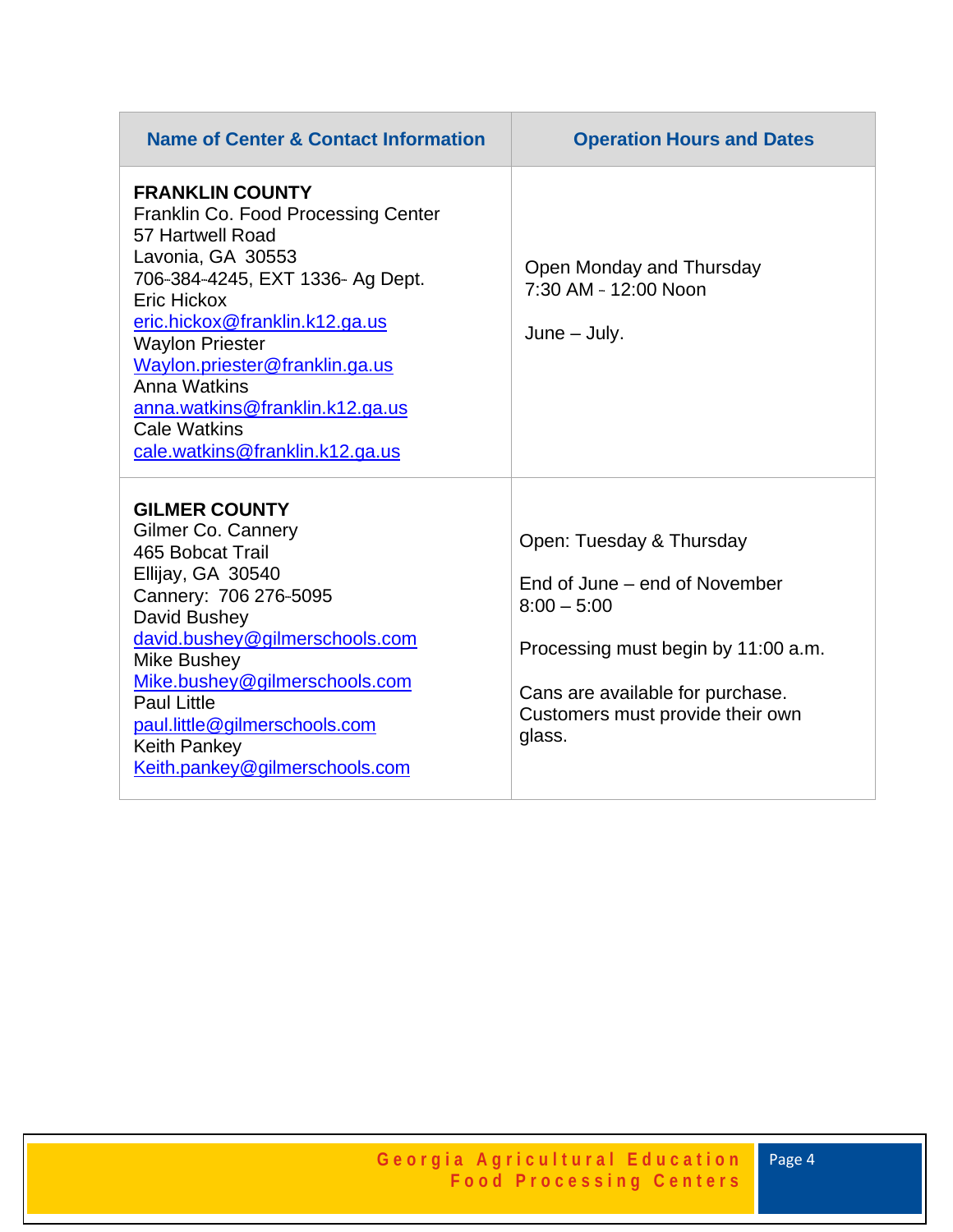| <b>Name of Center &amp; Contact Information</b>                                                                                                                                                                                                                                                                                                                                                                             | <b>Operation Hours and Dates</b>                                                                                                                    |
|-----------------------------------------------------------------------------------------------------------------------------------------------------------------------------------------------------------------------------------------------------------------------------------------------------------------------------------------------------------------------------------------------------------------------------|-----------------------------------------------------------------------------------------------------------------------------------------------------|
| <b>HABERSHAM COUNTY</b><br><b>Habersham County Cannery</b><br><b>Stanford Mill Road</b><br>Clarkesville, GA 30523<br>Amy Crump<br>acrump@habershamschools.com<br><b>Zachary Dalton</b><br>zdalton@habershamschools.com<br><b>Kyle Dekle</b><br>kdekle@habershamschools.com<br>Zack Free<br>zfree@habershamschools.com<br>Kasey Moody<br>kmoody@habershamschools.com<br><b>Bailey Taylor</b><br>btaylor@habershamschools.com |                                                                                                                                                     |
| <b>HOUSTON COUNTY</b><br>Perry High School<br>1307 North Avenue<br>Perry, GA 31069<br>School 478 988-6312<br>Phone: 478 988-6322<br><b>Argene Claxton</b><br>argene.claxton@hcbe.net<br><b>Ashley Denton</b><br>Ashley.denton@hcbe.net<br>Phil Gentry, Sr.<br>phil.gentry@hcbe.net                                                                                                                                          | Open Monday – Thursday<br>$8:00 - 12:00$ Noon<br>June through mid July                                                                              |
| <b>IRWIN COUNTY</b><br>Irwin County High School<br>149 Chieftain Circle<br>Ocilla, GA 31774<br>Phone 229 468-9421<br>Wesley Paulk, 229 424-3446<br>wpaulk@irwin.k12.ga.us<br>Shayla Johnson<br>sjohnson@irwin.k12.ga.us                                                                                                                                                                                                     | Open last week of May - July<br>Tuesday, Wednesday & Thursday<br>8 a.m. - 2 p.m.<br>Blanch, Can, Shell peas<br>No glass product or meat processing. |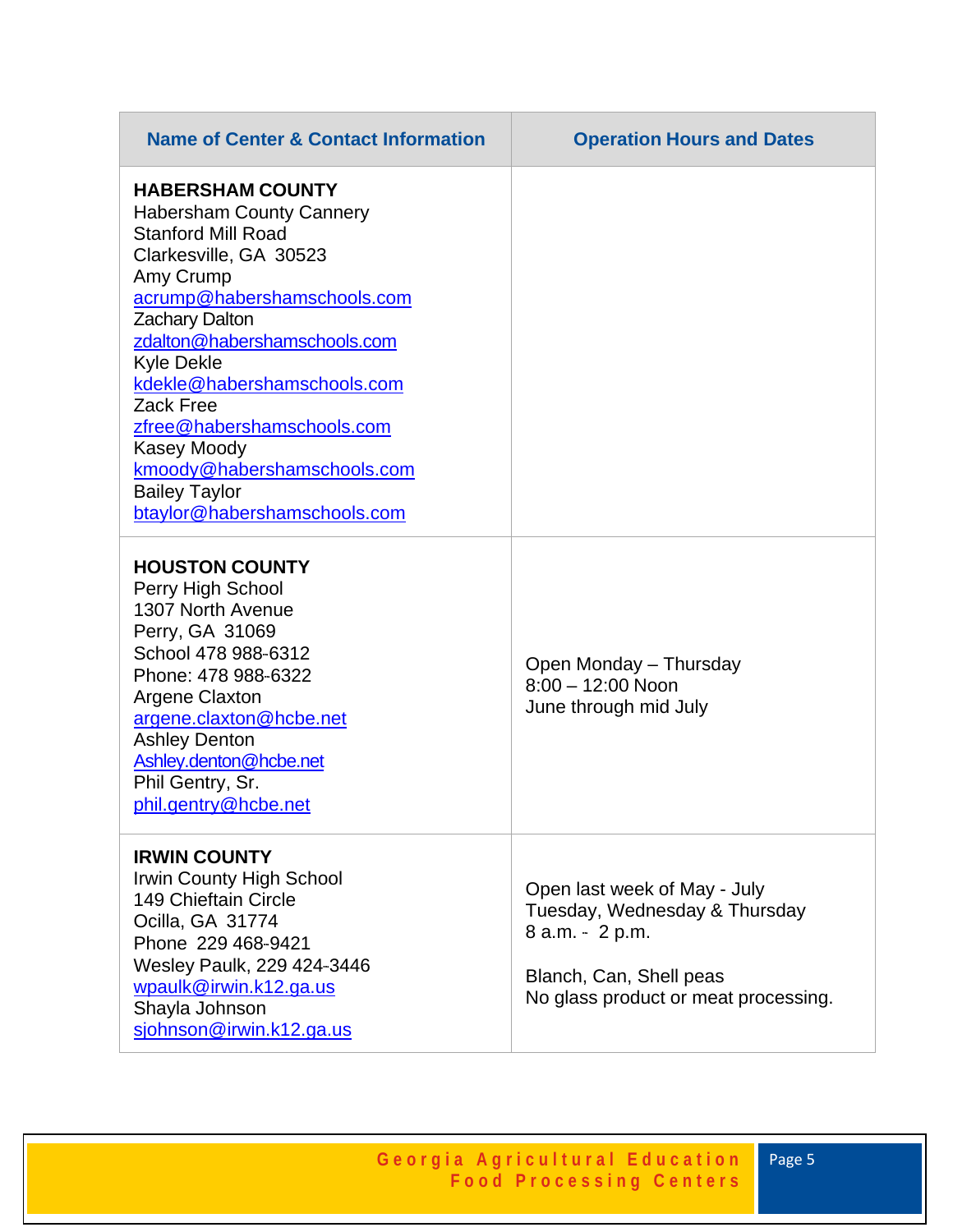| <b>Name of Center &amp; Contact Information</b>                                                                                                                                                                                             | <b>Operation Hours and Dates</b>                                                                                                                                                                 |
|---------------------------------------------------------------------------------------------------------------------------------------------------------------------------------------------------------------------------------------------|--------------------------------------------------------------------------------------------------------------------------------------------------------------------------------------------------|
| <b>LANIER COUNTY</b><br><b>Lanier County High School</b><br>52 West Patton Avenue<br>Lakeland, GA 31635<br>Phone 229 482-3868<br>Ben Culpepper<br>bculpepper@lanier.k12.ga.us<br><b>Shannon Danforth</b><br>sdanforth@lanier.k12.ga.us      | Open July - July<br>Open 7:30 AM - 12:00 Noon<br>Monday, Wednesday, Friday                                                                                                                       |
| <b>MCDUFFIE COUNTY</b><br><b>Thomson High School</b><br>1077 White Oak Road<br>Thomson, GA 30824<br>Phone 706-986-4297<br>Fax: 706-986-4201<br>Rick Dubose 706 986-4200<br>duboser@mcduffie.k12.ga.us                                       | Open June 16<br>Tues, Wednesday & Thurs through July<br>$30 - 7:30 - 2:30$                                                                                                                       |
| <b>MURRAY COUNTY</b><br><b>Murray County High School</b><br>1001 Green Road<br>Chatsworth, GA 30705<br>Phone 706 695-1414<br>Fax 706 517-2625<br>Kip Williams<br>kip.williams@murray.k12.ga.us                                              | Have produce to facility by 10<br><b>AM</b><br>Open July: Tues, Wed, Thurs.<br>$8:00 - 12$ Noon.<br>Open August: 1 <sup>st</sup> two weeks<br>Tues. and Thurs. only                              |
| <b>PICKENS COUNTY</b><br>Pickens County High School<br>500 Dragon Drive<br>Jasper, GA 30143<br>Phone 706 253-1800<br>Fax 706 253-1806<br>Joe Wright joewright@pickens.k12.ga.us<br><b>Jason Cantrell</b><br>jasoncantrell@pickens.k12.ga.us | Plan to arrive before 11 AM to allow time<br>for preparation and processing before<br>closing.<br>Open:<br>June: Tues, & Thurs.<br>July: Tues. Wed., Thurs.<br>August: Wed. afternoon after 2 PM |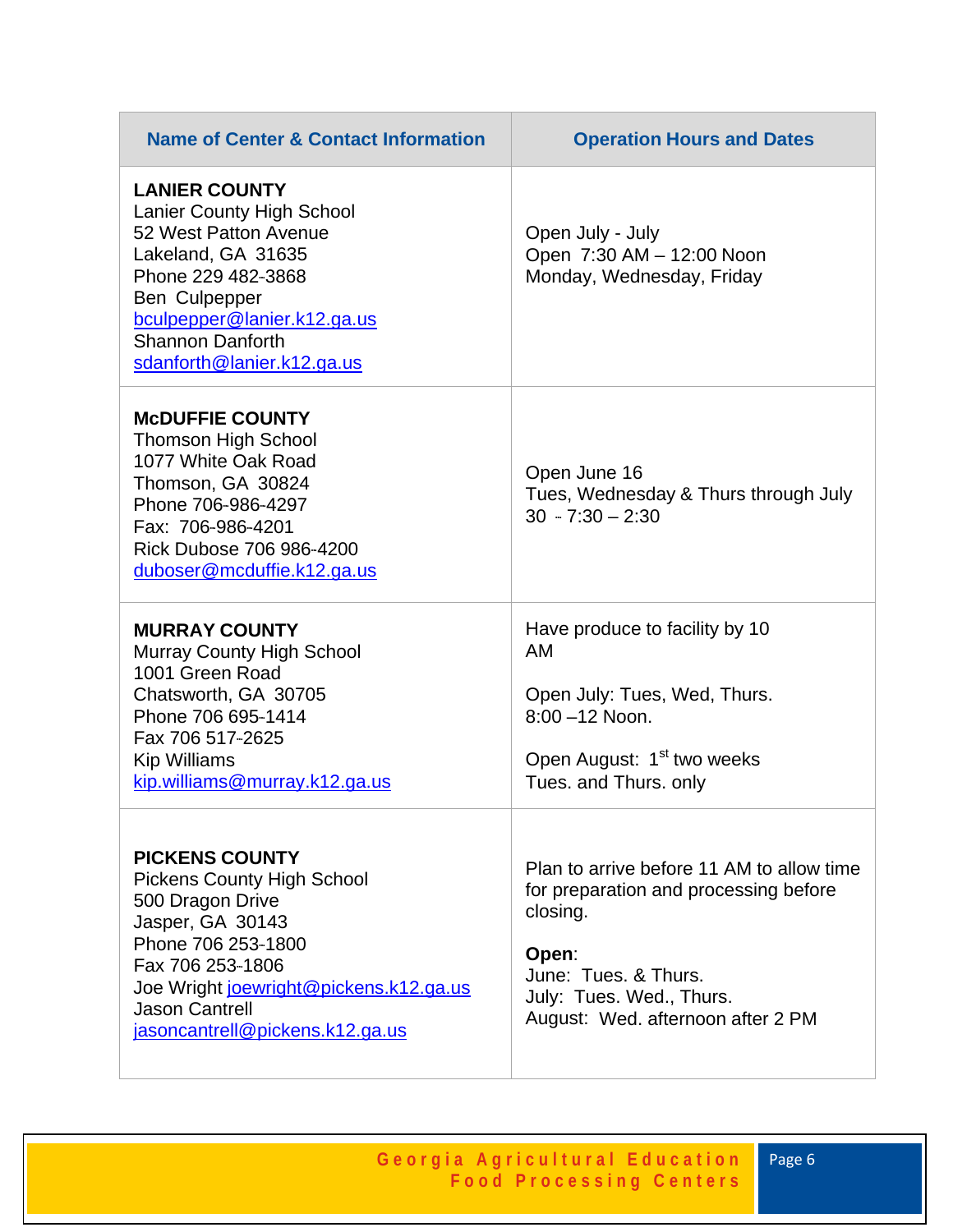| <b>Name of Center &amp; Contact Information</b>                                                                                                                                                                                                                                                                                                                | <b>Operation Hours and Dates</b>                                                                                                          |
|----------------------------------------------------------------------------------------------------------------------------------------------------------------------------------------------------------------------------------------------------------------------------------------------------------------------------------------------------------------|-------------------------------------------------------------------------------------------------------------------------------------------|
| <b>SEMINOLE COUNTY</b><br>Seminole Co. Canning Plant<br>208 Adams Street<br>Donalsonville, GA 39845<br>Ag Dept. 229 524-5165<br>Wes Pace<br>wpace@seminole.k12.ga.us<br>Dusty Smith 229-493-0553<br>dsmith@seminole.k12.ga.us<br><b>Holly Ward</b><br>hward@seminole.k12.ga.us                                                                                 | Open:<br>Spring Tues/Thurs $2:00 - 4:00$<br>Summer Tues/Thurs 8:00 - 3:00<br>Fall Tues/Thurs $2:00 - 4:00$<br>Peanuts - August - November |
| <b>STEPHENS COUNTY</b><br><b>Eastanollee Cannery</b><br>207 School Circle<br>Eastanollee, GA 30538<br>706 779 - 2218<br><b>Mindy Moore</b><br>mindy.moore@stephenscountyschools.org<br><b>Trey Harris</b><br>trey.harris@stephenscountyschools.org                                                                                                             | Open Year Round 8 AM - 4 PM<br>Monday: Meats<br>Tues, Wed, Thurs: Vegetables                                                              |
| <b>TATTNALL COUNTY</b><br><b>Tattnall Co. High School</b><br>1 Battle Creek Warrior Blvd. Reidsville, GA<br>30453<br>Phone: 912 557-4374<br>Fax: 912 557-4542<br>Phone: 912 557-8999<br><b>Adam Carpenter</b><br>acarpenter@tattnall.k12.ga.us<br><b>Donald Crumpler</b><br>dcrumpler@tattnall.k12.ga.us<br><b>Marvin Kersey</b><br>mkersey@tattnall.k12.ga.us | Open Tues - Friday<br>8:00 AM - 12:00 Noon through end of<br>July                                                                         |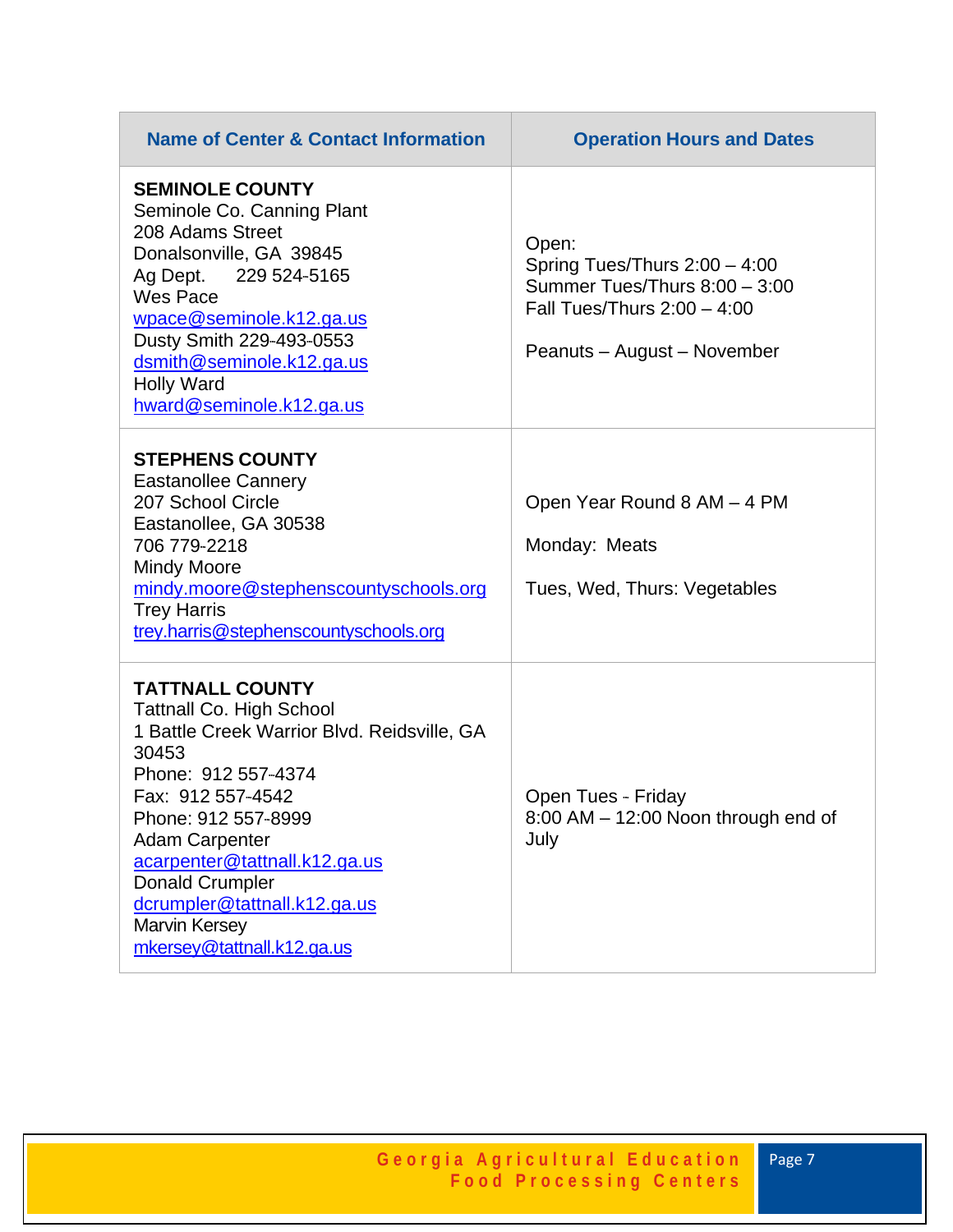| <b>Name of Center &amp; Contact Information</b>                                                                                                                                                                                                                                 | <b>Operation Hours and Dates</b>                                                                                                                                                                                      |
|---------------------------------------------------------------------------------------------------------------------------------------------------------------------------------------------------------------------------------------------------------------------------------|-----------------------------------------------------------------------------------------------------------------------------------------------------------------------------------------------------------------------|
| <b>TIFT COUNTY</b><br>Tift County High School One Blue Devil<br>Way Tifton, GA 31794<br>Phone 229 387-2480<br>Phone 229 387-2475<br>Lynn Cook<br>lcook@tiftschools.com<br>Jimmy Cargle<br>jcargle@tiftschools.com<br><b>Beth Golden</b><br>bgolden@tiftschools.com              | Open end of May - July<br>Monday - Thursday<br>Times: 8:00 AM - 2:00 PM<br>Open by appointment during all other<br>times of the year.<br>Metal Quart cans or bring your own<br>jars. New facility located behind Tift |
| <b>Carl Nichols</b><br>cnichols@tiftschools.com                                                                                                                                                                                                                                 | County High School (Enter the bus<br>entrance off of New River Church<br>Road)                                                                                                                                        |
| <b>TREUTLEN COUNTY</b><br><b>Treutlen County High School</b><br>1201 Fowler Street<br>Soperton, GA 30457<br>Al Garner (912) 529-4536 ext.2108<br>agarner@treutlen.k12.ga.us                                                                                                     | Open July<br>There is a new schedule of dates for<br>every year.                                                                                                                                                      |
| <b>TURNER COUNTY</b><br><b>Canning Plant</b><br>261 S. Labelle Ave. Sycamore, GA<br>229-567-9337<br>Chuck Majeski<br>cmmajeski@windstream.net<br><b>Dennis Kendrick</b><br>dkendrick@turner.k12.ga.us                                                                           | Process in cans only<br>Open July: Tues and Thurs<br>8 AM - 2 PM. (Product must be in by 2<br>PM)<br>August (Peanut Season) By Appt. only                                                                             |
| <b>WHITE COUNTY</b><br><b>White County Middle School</b><br>283 Old Blairsville Road Cleveland, GA<br>30528-1133 (706) 865-4060<br><b>Brad Dalton</b><br>bdalton@white.k12.ga.us<br><b>Dustin Keener</b><br>dkeener@white.k12.ga.us<br>Amanda Keener<br>akeener@white.k12.ga.us | Open July Aug - Sept<br>Tues 8 AM -12 Noon<br>Thurs $4 PM - 8 PM$<br>You may purchase or bring your own<br>glass jars. No tin cans available.                                                                         |